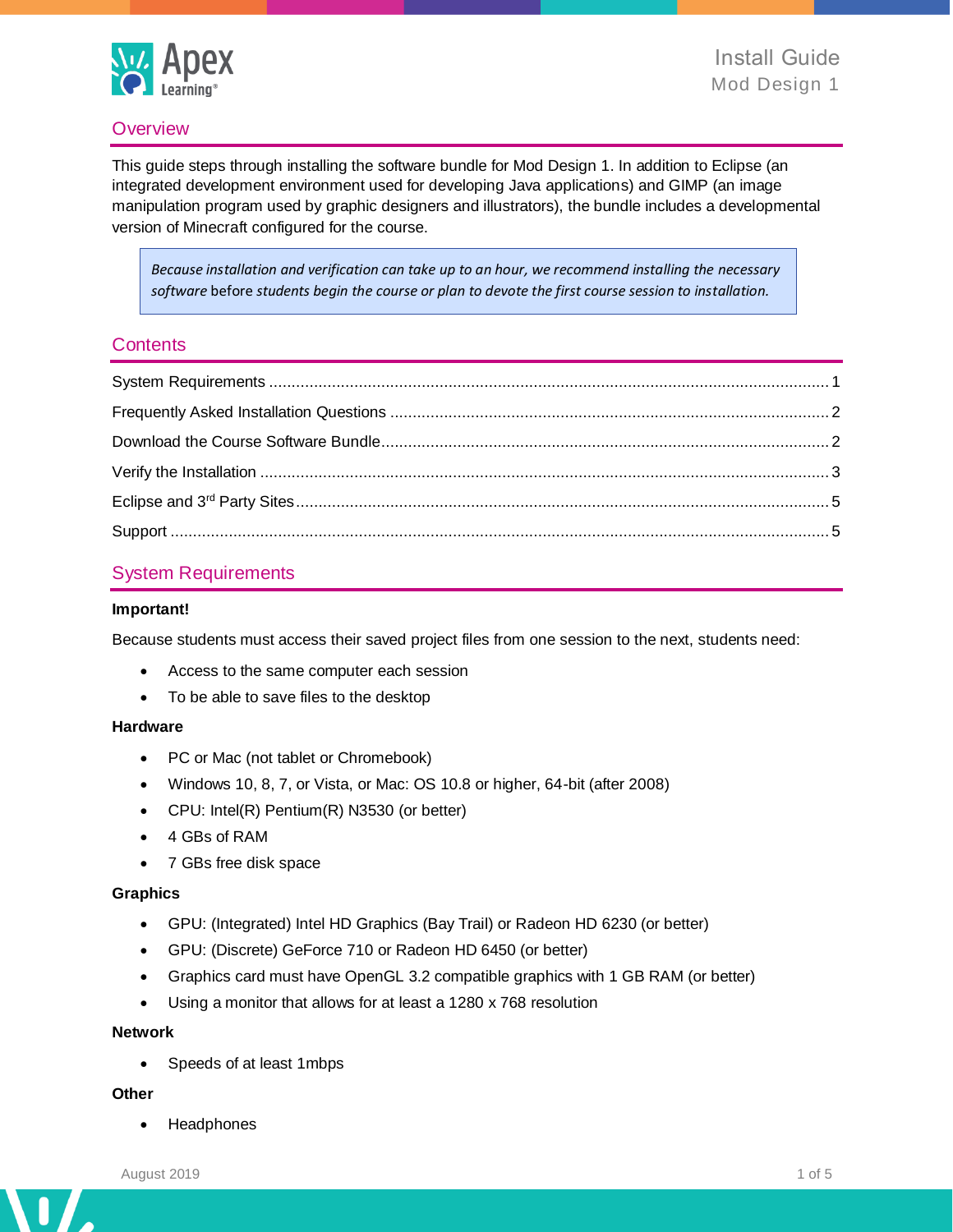- Mouse w/ scroll wheel
- Latest version of Java installed

## Enhanced Experience (Optional)

The requirements above are minimum requirements. For a smoother performance, substitute the CPU and GPU requirements with the recommendations below:

- GPU (Integrated): Intel HD Graphics 4000 (Ivy Bridge) or AMD Radeon R5 series (Kaveri line) with OpenGL 4.4
- GPU (Discrete): Nvidia GeForce 400 Series or AMD Radeon HD 7000 series with OpenGL 4.4
- CPU: Intel Core i3-3210 3.2 GHz / AMD A8-7600 APU 3.1 GHz or equivalent

Because a developmental version of Minecraft is included in the software bundle, students are not required to have the Java Edition of Minecraft installed to complete their project. However, if students want to play the exported version of their mod at the end of the course, they will need to have the Java Edition of Minecraft installed. For this, they need:

• [Minecraft for PC or Mac](https://minecraft.net/en-us/store/)<sup>1</sup> and a [Mojang account](https://minecraft.net/en-us/store/minecraft/?ref=h#register)<sup>2</sup> (Must be Java Edition and not Pocket Edition, Windows 10 Edition, or Minecraft for Education).

## <span id="page-1-0"></span>Frequently Asked Installation Questions

### How long will it take to complete the installation?

The installation process for the Mod Design 1 software can take up to an hour, depending on the internet connection.

#### What if the student won't have the same computer every day?

The software bundle needs to be installed on all computers the student may use. Additionally, student projects will need to be moved from the last computer they worked with to the new computer each time.

# What if students want to work on their projects from another computer? / How can students ensure they have access to their project files?

<span id="page-1-1"></span>Contact Apex Learning support. We will work with you to find a suitable method of moving projects between computers.

## What if we need to save student work on Google Drive, OneDrive, or a network storage location?

Contact Apex Learning support. For Mod Design 1, saving student project files in an alternative storage location is possible and a viable option in the case that each student is not able to have a dedicated computer during the course. With that said, we'll want to walk you through all the files that will need to be saved on the network storage, or cloud storage, location in order for the student to be able to work properly.

## Download the Course Software Bundle

Students can download the software bundle from the first page of the course (Unit 1 Overview).

<sup>1</sup> <https://minecraft.net/en-us/store/>

<sup>2</sup> <https://minecraft.net/en-us/store/minecraft/?ref=h#register>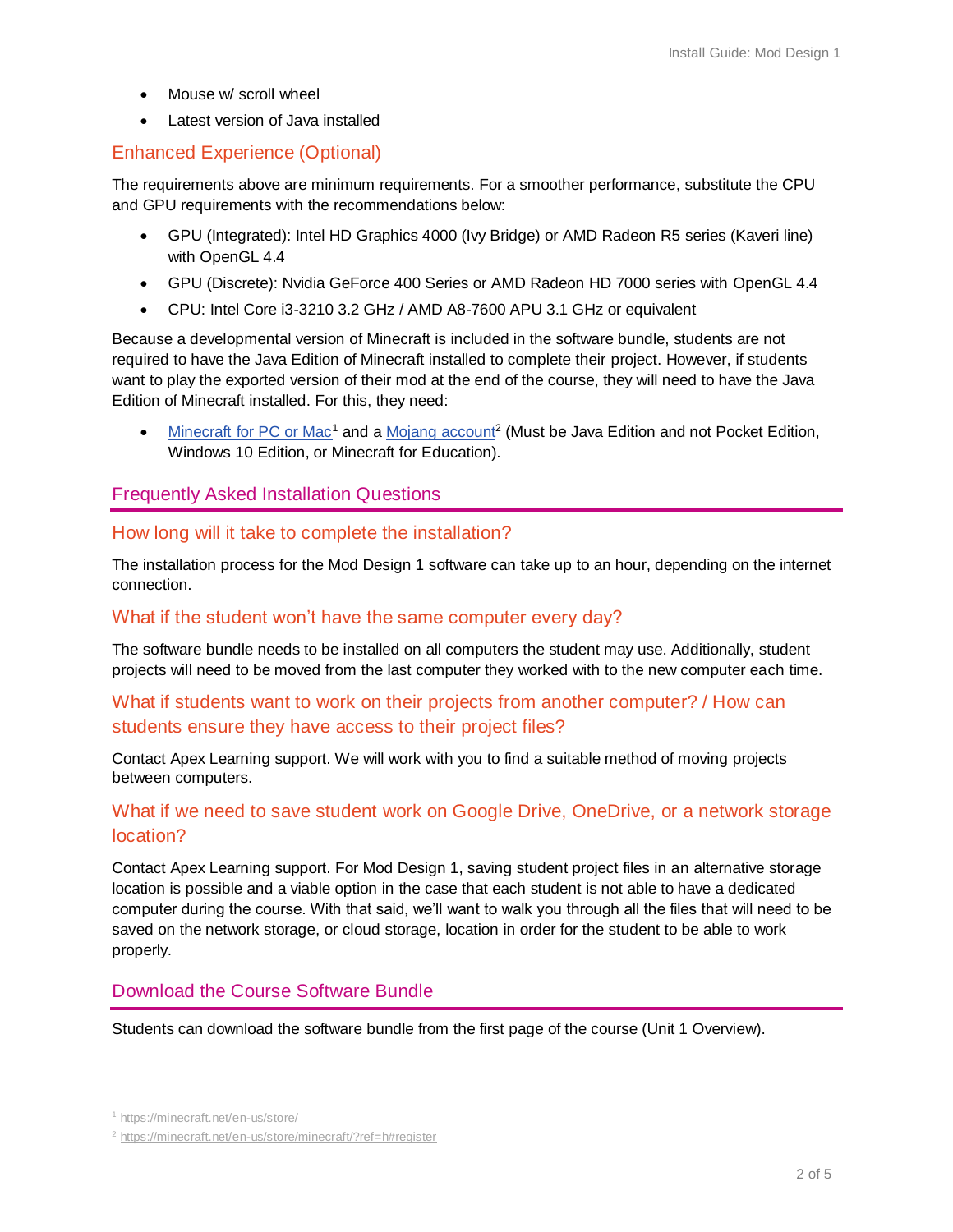If an administrator needs to install the software, follow these steps.

- 1. Download Eclipse and the rest of the course software:
	- o PC installer: <https://downloads.apexlearning.com/MD1/MD1-Course-5.8-5.exe>
	- o MAC installer:<https://downloads.apexlearning.com/MD1/MD1-Course-5.8-5.pkg>
- 2. Install the Mod Design 1 software on the computer the student will be using.
	- a. Run Installer once the download completes
	- b. Installation process should begin automatically. Try to keep web activity low while the install process is running. This allows for the install process to go as quick as possible
	- c. Close the "Successful Install" Dialog
- 3. Verify content
	- a. Navigate to the *Apex Learning > Mod Design 1* folder on the Desktop
	- b. Validate that you see the following file and program shortcut: *My Mod 1.mod*, *New Mod*
	- c. Launch Eclipse by double clicking the *My Mod 1.mod* file



open the *src* directory to ensure the correct packages & files are displaying properly. (See screenshot at right.)



#### <span id="page-2-0"></span>Verify the Installation

**1.** Click the **Run** button ( $\bullet$ ) in Eclipse to open the Minecraft game launch dialog window.

| Java - Eclipse                                                    |
|-------------------------------------------------------------------|
| File Edit Source Refactor Navigate Search Project Run Window Help |
|                                                                   |
| 日冬<br>  Package Explorer 23                                       |
| $\vee$ $\rightarrow$ Minecraft                                    |
| $\vee$ 綿 src                                                      |
| + (default package)                                               |
| $\overline{H}$ assets                                             |
| <b>⊞</b> cpw.mods.fml                                             |
| # ibxm                                                            |
| <b>⊞</b> mymod                                                    |
|                                                                   |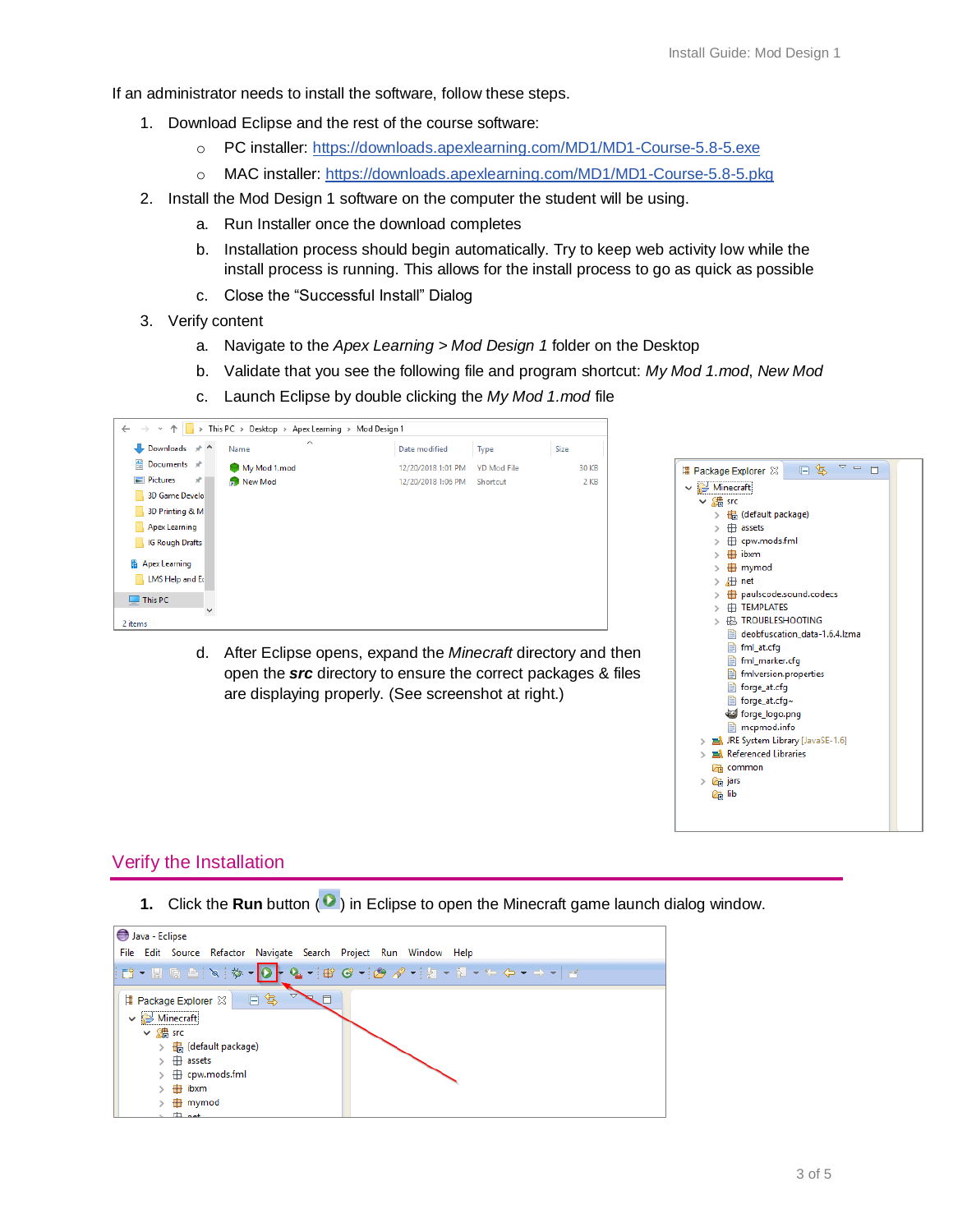2. Click the *Singleplayer* button within the Minecraft game launcher dialog window.



- 3. Click the *Create New World* button**.**
- 4. Enter a World Name and click the *Create New World* button. Minecraft will load.

| Create New World                            |
|---------------------------------------------|
|                                             |
| <u>.World Name</u>                          |
| I ENTER a NEW NAME here I                   |
| uill be saved in: L ENTER a NEW NAME here J |
| Game Mode Sunvival                          |
| Search for resources, crafting, gain        |
| levels, health and hunger                   |
|                                             |
| Mone World Options                          |
| Create New H <u>orld</u><br>Cancel          |
|                                             |

- 5. Test for smooth, glitch, and crash-free gameplay by using keyboard keys W, A, S, D, and spacebar to navigate, move your player character around the world.
	- $W =$  Forward  $D =$  Right
	- S = Backwards

 $A = Left$  Space Bar = Jump

If the Minecraft world loads extremely slowly, there is a large amount of lag during play, or Minecraft crashes shortly after a New World is created, please contact Apex Learning Support to confirm performance benchmarks are consistent with the expectations of a high-quality student experience.

*Installation Complete! If all of the above steps worked, you have properly installed the software and content required for Mod Design 1.*